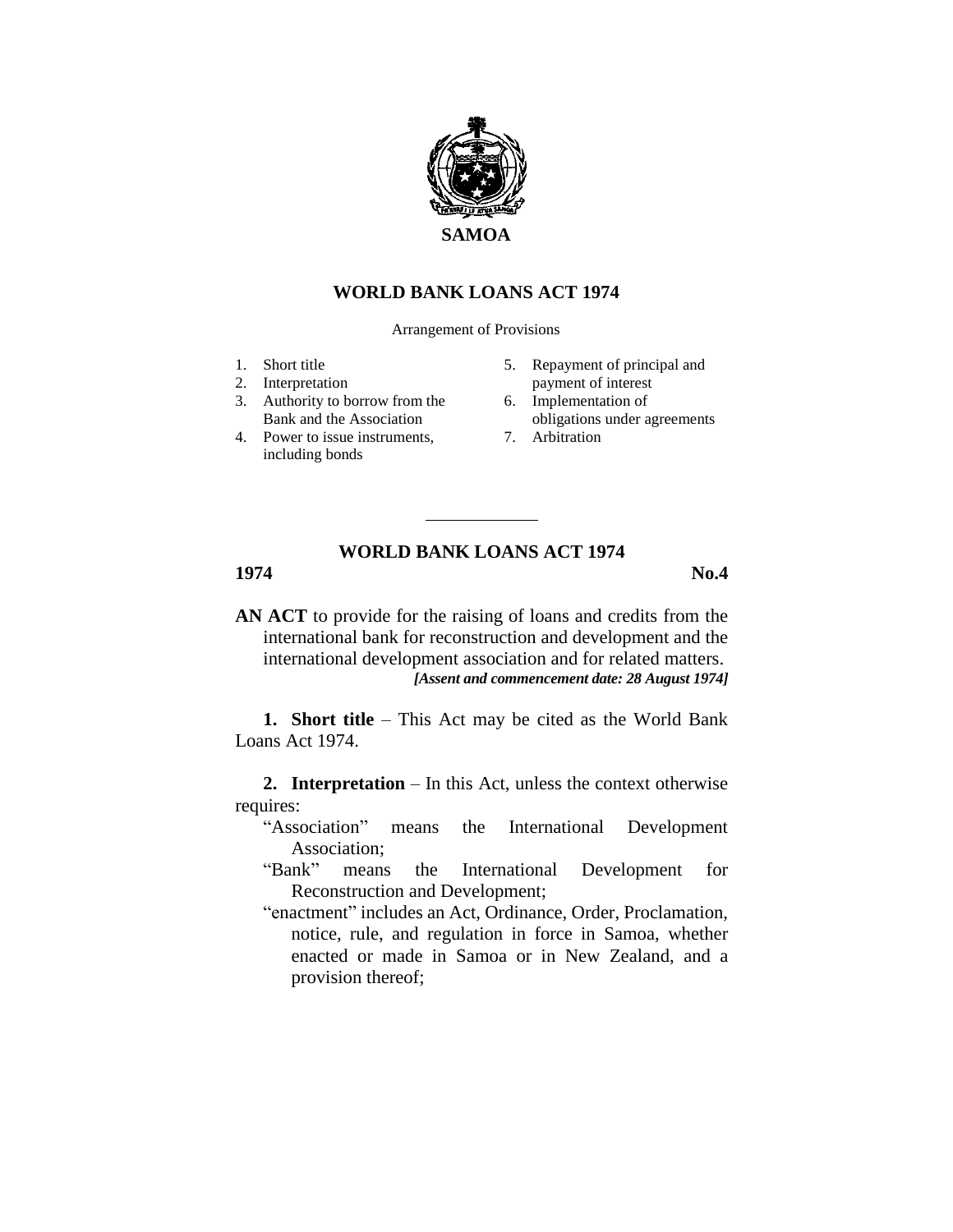"Government" means the Government of Samoa;

"Minister" means the Minister responsible for Finance;

"Legislative Assembly" means the Legislative Assembly of Samoa.

**3. Authority to borrow from the Bank and the Association** – **(1)** Despite anything contained in the Public Finance Management Act 2001, or in any other enactment, Samoa may in such manner and on such terms and subject to such conditions as may be agreed between the Government and the Bank, or between the Government and the Association, borrow from the Bank or the Association such sums as may be required by Samoa.

**(2)** Any sums borrowed by Samoa under the powers conferred by subsection (1) for the requirements of Samoa are to be paid into such special fund as may be designated by the Minister, and expended only for the purposes for which they are borrowed as specified in the relevant agreement concluded between Samoa and the Bank or between Samoa and the Association, and all such expenditures are to be charged on and be made from the fund designated by the Minister and are statutory expenditure.

**(3)** An agreement between Samoa and the Bank or Samoa and the Association in respect of any sums borrowed under the powers conferred by subsection (1) is to be made in the name of Samoa and may be signed on behalf of Samoa by the Minister or by a person authorised in writing by the Minister for the purpose.

**(4)** The Minister shall submit to the Legislative Assembly a report on each loan or development credit as soon as possible after the relevant agreement has been signed on behalf of Samoa.

**(5)** Nothing in this section affects or derogates from any other power to borrow money possessed by the Government.

**4. Power to issue instruments, including bonds** – **(1)** Despite anything contained in any enactment, the Government may issue bonds, promissory notes, or other instruments, on such terms and conditions as may be necessary, for the purpose of giving effect to the terms of an agreement which may be entered into by Samoa with the Bank for a borrowing authorised by section 3(1).

**(2)** The bond, promissory note, or other instrument may be signed on behalf of the Government by the Minister or by any other person authorised in writing for the purpose by the Minister.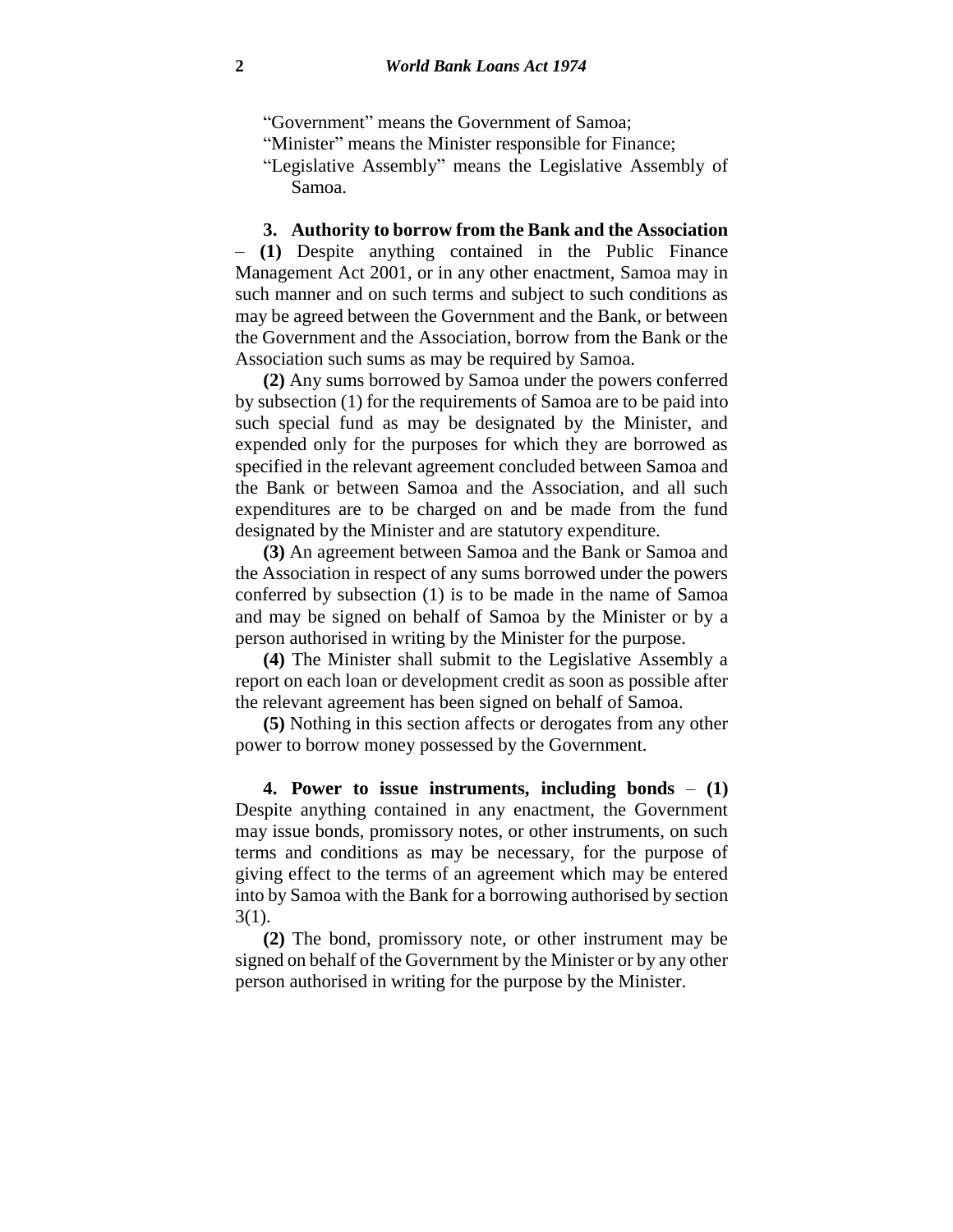**(3)** Despite the Public Finance Management Act 2001, it is not necessary to issue or register stock for a loan from the bank, nor to set aside or pay an amount in any half year during the currency of such loan as a contribution to the National Loans Sinking Fund.

**5. Repayment of principal and payment of interest** – All principal, interest, and other money or charges repayable or payable in respect of sums borrowed by Samoa from the Bank or from the Association are declared to be a charge on the public revenues of Samoa, and on the Treasury Fund, or on such other fund or account as the Minister may decide, and to be statutory expenditure, and to be payable out of any such fund or account at the time or times provided for in any agreement concluded with the Bank or the Association in respect of the sums so borrowed.

**6. Implementation of obligations under agreements**  $- (1)$ Despite anything contained in any other enactment, an agreement concluded between Samoa and the Bank or between Samoa and the Association in respect of sums borrowed by Samoa from the Bank or from the Association, and a bond, promissory note, or other instrument issued under any such agreement, shall be valid and enforceable and have full force and effect in Samoa in accordance with its terms.

**(2)** Without prejudice to subsection (1):

- (a) no stamp duty or tax or duty is payable on such agreement or on a bond, promissory note, or other instrument issued under any such agreement;
- (b) the principal of the loan or development credit obtained and the bonds issued hereunder is repayable and the interest and other money and charges thereon is payable without deduction for and free from liability for income tax or any other tax, and free from any currency or exchange control restrictions.

**(3)** The Public Finance Management Act 2001 does not apply to a borrowing by Samoa from the Bank or from the Association under this Act.

**(4)** The Government shall not, except as may be otherwise agreed between the Minister and the Bank or between the Minister and the Association, create a lien on any of the assets of Samoa as security for an external debt unless it is expressly provided that such lien will ipso facto equally and rateably, and at no cost to the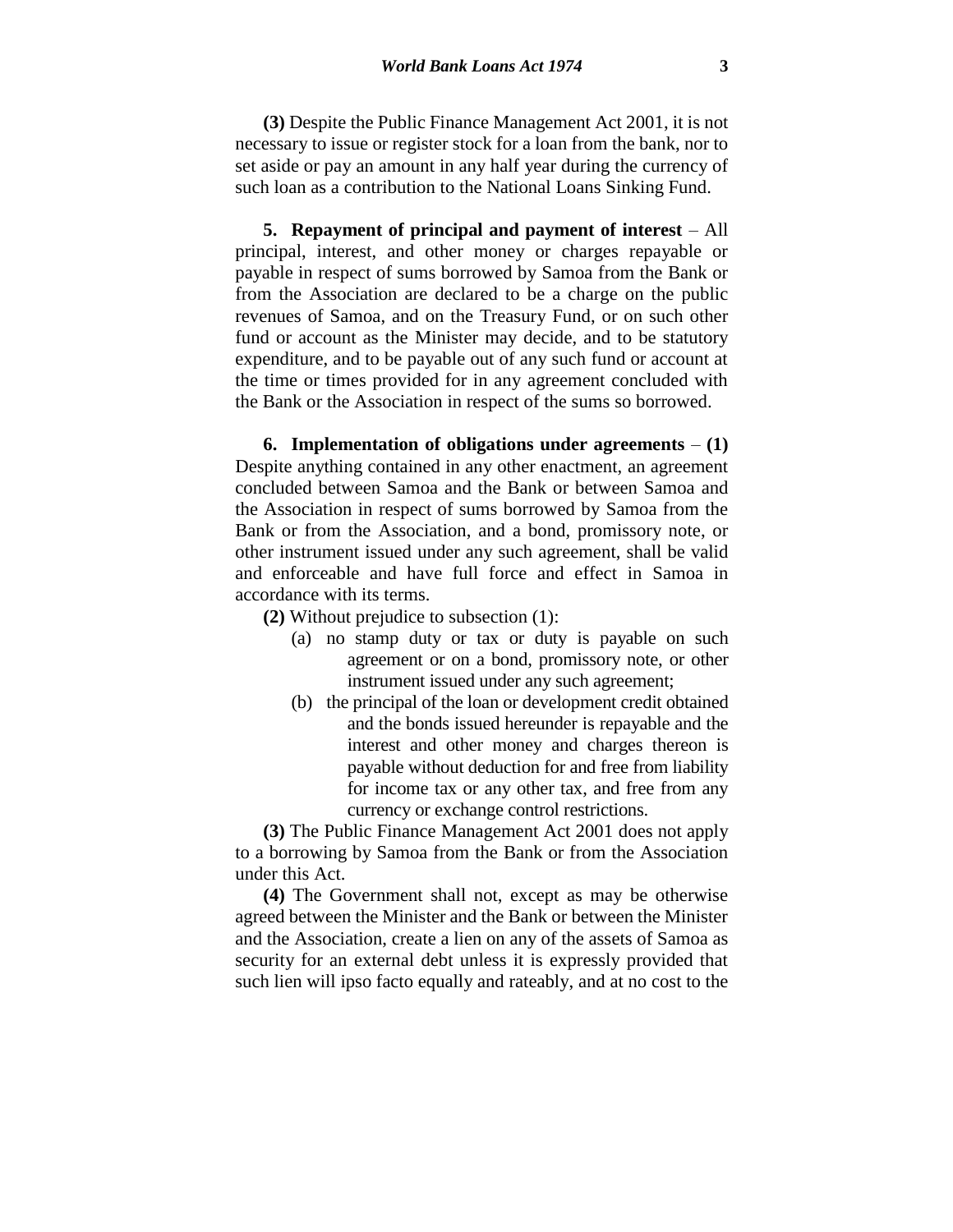Bank secure the payment of the principal, interest, and other money and charges on a loan made by the Bank or on any bonds, promissory notes, or instruments issued pursuant to any such loan by the Government:

## **PROVIDED THAT**:

- (a) any lien created on property at the time of purchase thereof, solely as security for the payment of the purchase price of such property; and
- (b) any lien arising in the ordinary course of banking transactions and securing a debt maturing not more than 1 year after its date,–

is excluded from this subsection.

**(5)** In subsection (4), "lien" includes mortgages, pledges, charges, privileges, and priorities of any kind; and "external debt" means a debt payable in a medium other than currency that at the time in question is legal tender for the payment of a private or public debt in Samoa, whether such debt is payable absolutely or at the option of the creditor in such other medium.

**7. Arbitration** – If a dispute between the Bank or the Association on the one part and Samoa on the other part arises under an agreement concluded in the exercise of the powers conferred by this Act or under a bond, promissory note, or instrument issued under any such agreement, it is to be determined by arbitration in the manner provided for in the General Conditions applicable to the Loan Agreement or Development Credit Agreement that is the subject of the dispute, despite any other law to the contrary.

## **REVISION NOTES 2008 – 2019**

This is the official version of this Act as at 31 December 2019.

This Act has been revised by the Legislative Drafting Division from 2008 to 2019 respectively under the authority of the Attorney General given under the *Revision and Publication of Laws Act 2008.*

The following general revisions have been made:

- (a) Amendments have been made to conform to modern drafting styles and to use modern language as applied in the laws of Samoa.
- (b) Amendments have been made to up-date references to offices, officers and statutes. (e.g. Reference to *Financial Powers Act 1964* replaced